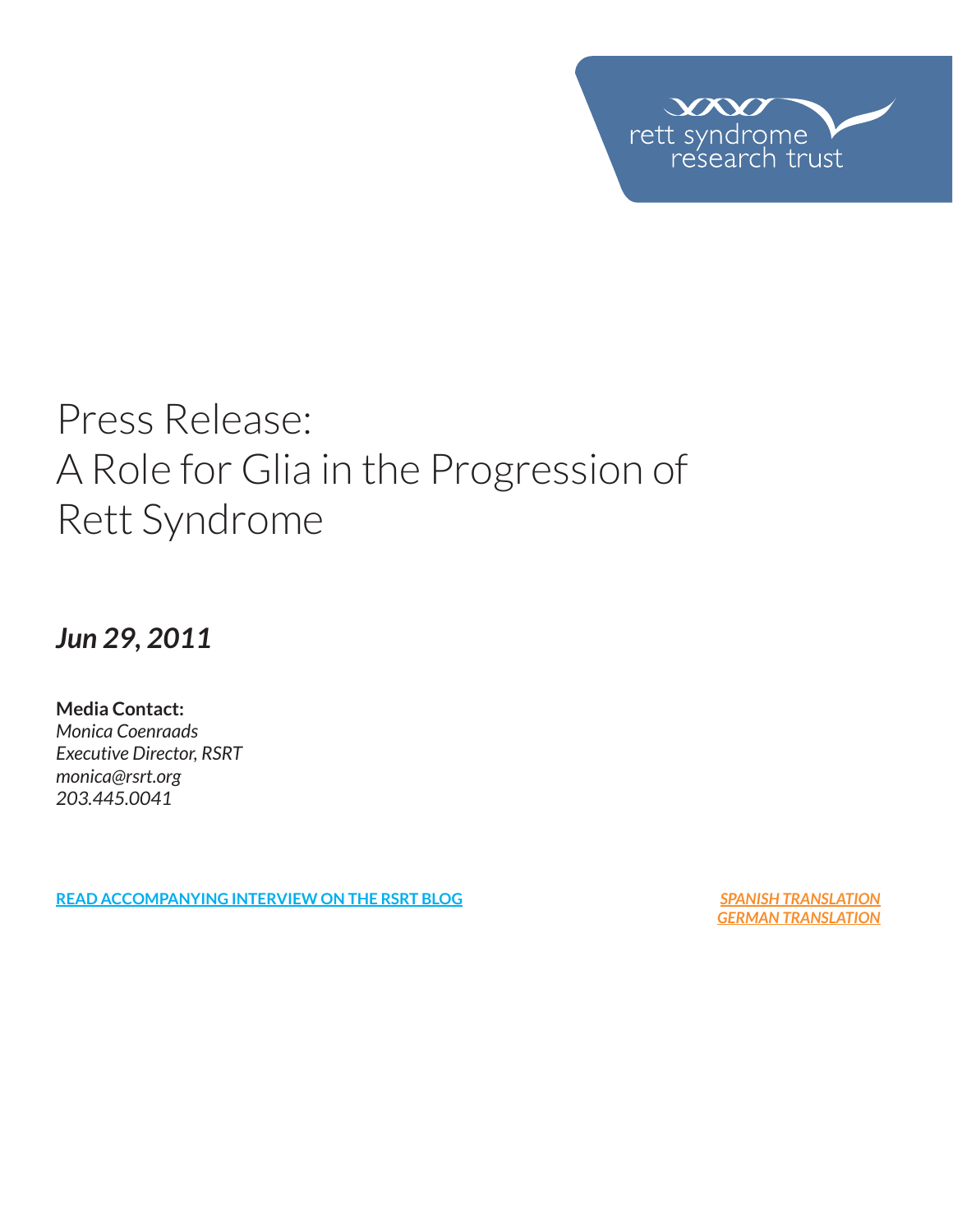## A Role for Glia in the Progression of Rett Syndrome

A paper published online today in Nature reveals that glia play a key role in preventing the progression of the most prominent Rett Syndrome symptoms displayed by mouse models of the disease: lethality, irregular breathing and apneas, hypoactivity and decreased dendritic complexity. The discovery, funded in part by the Rett Syndrome Research Trust (RSRT) was led by Gail Mandel, Ph.D., an investigator of the Howard Hughes Medical Institute at Oregon Health and Science University.

Rett Syndrome, the most physically disabling of the autism spectrum disorders, is caused by mutations in the methyl CpGbinding protein (MeCP2). Rett Syndrome strikes little girls almost exclusively, with first symptoms usually appearing before the age of 18 months. These children lose speech, motor control and functional hand use, and many suffer from seizures, orthopedic and severe digestive problems, breathing and other autonomic impairments. Most live into adulthood, and require total, round- the- clock care. There are several mouse models for RTT in which MeCP2 has been deleted: these mice accurately recapitulate many of the human symptoms.

In a seminal 2007 Science paper, Adrian Bird and colleagues from the University of Edinburgh showed that global reexpression of MeCP2 in mouse models dramatically reversed Rett symptoms, even in very late-stage disease. This led to the idea that the damage to neurons in RTT was reversible.

In 2009, Mandel and collaborator Nurit Ballas (Stony Brook University) showed that the MeCP2 protein was present in all types of glia. Glial cells are comprised of astrocytes, oligodendrocytes and microglia. Glia support and interact with neurons in innumerable ways, from providing the structural underpinnings and guidance of axons and dendrites (the neuronal processes that carry information), to creating protective insulation for axons, to providing energy substrates necessary for neuronal function. Until the reports of MeCP2's presence in glia, Rett Syndrome was thought to be caused exclusively by MeCP2 deficiencies in neurons.

Mandel and Ballas and colleagues now show that in a mouse model of Rett Syndrome, re-expression of MeCP2 solely in astrocytes, in male mice at 4 weeks of age and in female mice between the ages of 5 to 7 months, rescues the lifespan, breathing, anxiety, and locomotor activities associated with the global knockout mice.

Mandel states: "The RTT plot now thickens…we need to think about contributions from multiple cell types to this disease. The idea that neurons and glia might serve different roles in Rett Syndrome, in initiation and progression of symptoms, is reminiscent of the situation in another neurological disorder, an inherited form of ALS. Thus, a role for glia may turn out to be a more common theme in many neurological diseases. It will be important to determine if other glial types play roles in RTT, and to further investigate how normal neurons and astrocytes interact, a currently active but controversial area".

First author Daniel Lioy (Howard Hughes Medical Institute, OHSU) comments, "Future studies will focus on trying to identify the key molecules in astrocytes that might mediate the rescue. These molecules may provide new avenues for targeted pharmacological intervention for Rett."

"This new and unexpected result by the Mandel lab reveals important clues regarding the function of MeCP2 and how its absence causes devastation. The Rett Syndrome Research Trust will continue to support high-level exploration with the conviction that understanding how this protein works will open new doors to treatment approaches," said Monica Coenraads, Executive Director of RSRT and mother to a daughter with Rett Syndrome.